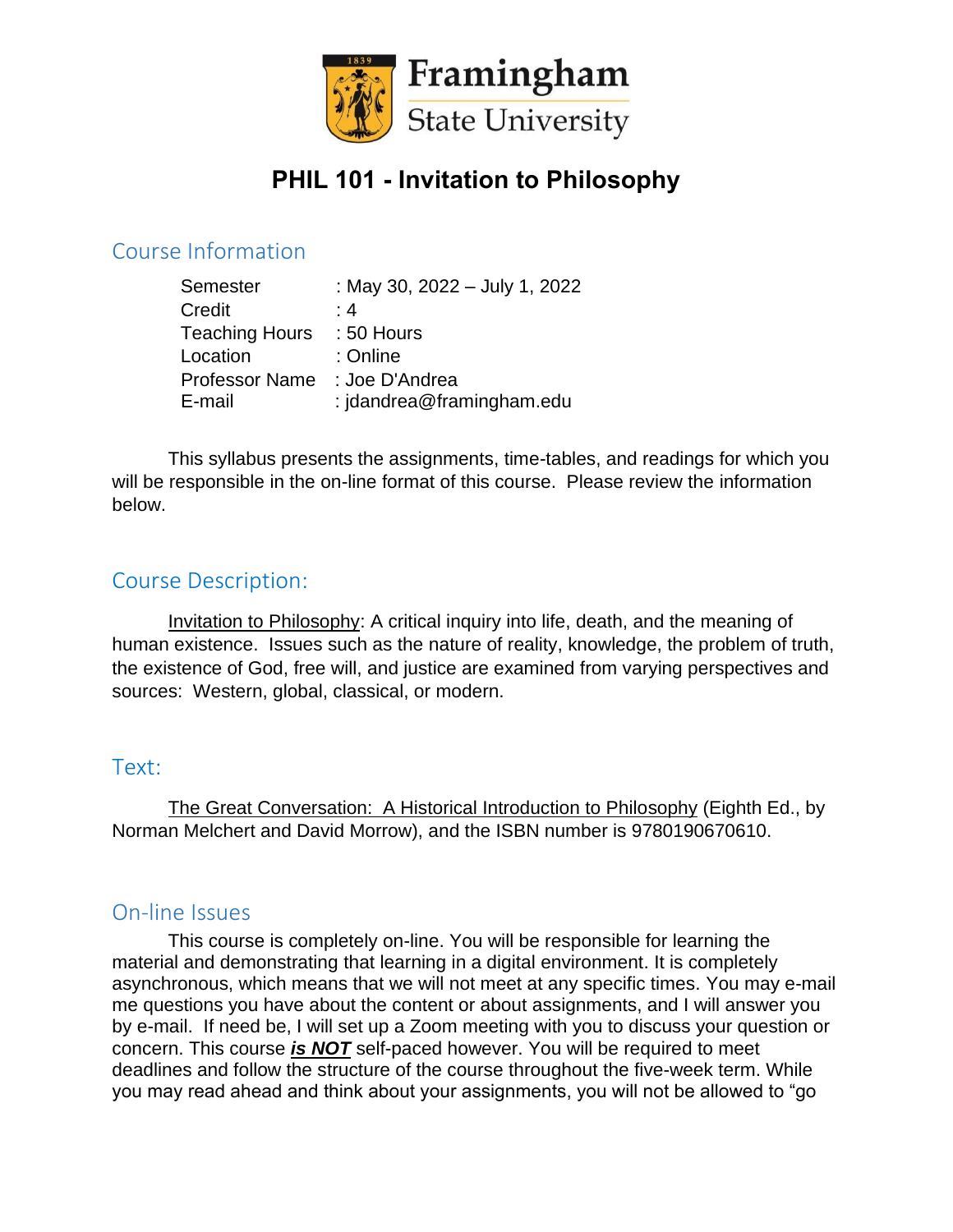

ahead" and submit assignments ahead of time. The discussion board aspect stands in place for in-class participation and discussion. My contact with you will be limited to online comments, e-mails and meetings on Zoom (if you choose). You must be an independent, self-motivated learner to do well in this course. It can be fun, but it will definitely be a lot of work on your part. The pace may seem extremely fast but we would be examining the same amount of material in a face to face class. This format demand lots of thoughtful reading and "keeping up" by using good time management skills.

### Instructor Communication: Feedback on Assignments:

 Please e-mail any questions about content or assignments. I will answer by e-mail, or I will set up a Zoom meeting and meet you on Zoom.

My email: jdandrea@framingham.edu

I will attempt to communicate as often as possible with each of you through the Announcement function and e-mail functions on Canvas. If a number of you send a "common concern" or issue, I will send a group e-mail to clarify information. I will post grades in Canvas. I will send group comments on most assignments and *individual* feedback on specific assignments for the course.

# Technological Help:

It is important to realize that computer glitches, failures and just unexplained events occur throughout the term. When a "malfunction" occurs, please do not panic. We can usually correct the issue. I strongly encourage you not to wait until a deadline before beginning assignments. I am here for content support, however if you need Canvas support please contact the following:

Self-service 24-7<http://myit.framingham.edu/>

Email it@framingham.edu to ask a general question

Call: 508 215-5906 (8:30-4:30 Eastern Time in the United States)

### Content:

The textbook and the weekly power point presentations will be the primary source of content for this course. You will need to go through the weekly power point presentations and read the chapters of the textbook carefully in order to complete assignments. The information for the text is The Great Conversation: A Historical Introduction to Philosophy (Eighth Ed., by Norman Melchert and David Morrow), and the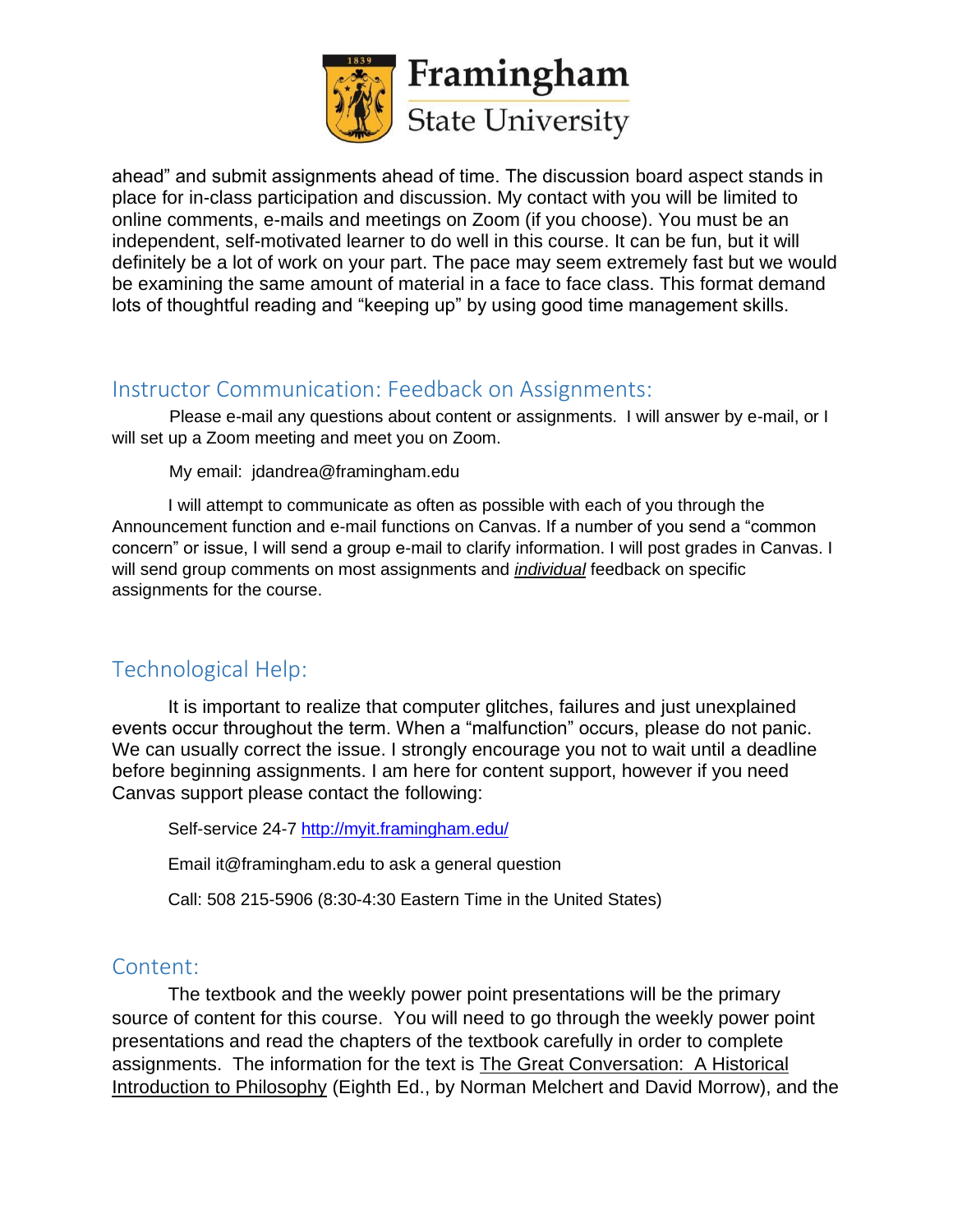

ISBN number is 9780190670610. We will cover the following chapters: Four, Six, part of Seven (the *Apology*), Eight, Nine, Sixteen, and Eighteen.

# Power Point Presentations and Weekly Announcements:

Each Monday you will receive an announcement from me that will review the assignments for the upcoming week and comment generally on the assignments from the week past. I will also post a power point presentation on Canvas that will give you an overarching view of the material covered in the text. The power point presentation should help you understand the content in the textbook, and it will focus on the points from the chapter that I consider most important. You should read my announcement and go through the power point presentation each week.

# Timetable of All Due Dates:

Below is a handy table with all due dates.

| Module:      | <b>Assigned</b><br><b>Reading:</b>                                                     | <b>Discussion</b><br><b>Board</b><br><b>Posts Due:</b> | <b>Questions</b><br>from the<br><b>Text Due:</b> | <b>Discussion</b><br><b>Board</b><br><b>Responses</b><br>Due: | <b>Weekly</b><br><b>Papers</b><br>Due: |
|--------------|----------------------------------------------------------------------------------------|--------------------------------------------------------|--------------------------------------------------|---------------------------------------------------------------|----------------------------------------|
| One          | Chapt. 4<br>(pp.55-74),<br>Chapt. 6<br>(pp.91-101),<br>Apology<br>(pp.116-<br>$134$ ). | June 2 at<br>11:59pm.                                  | June 5 at<br>11:59pm.                            | June 5 at<br>11:59pm.                                         | June 5 at<br>11:59pm.                  |
| Two          | Chapt. 8<br>(pp.148-<br>181).                                                          | June 9 at<br>$11:59$ pm.                               | June 12 at<br>$11:59$ pm.                        | June 12 at<br>11:59pm.                                        | June 12 at<br>$11:59$ pm.              |
| <b>Three</b> | Chapt. 9<br>(pp.182-<br>$219$ ).                                                       | June 16 at<br>11:59pm.                                 | June 19 at<br>11:59pm.                           | June 19 at<br>11:59pm.                                        | June 19 at<br>11:59pm.                 |
| Four         | Chapt. 16<br>(pp.340-<br>$359$ ).                                                      | June 23 at<br>11:59pm.                                 | June 26 at<br>11:59pm.                           | June 26 at<br>11:59pm.                                        | June 26 at<br>11:59pm.                 |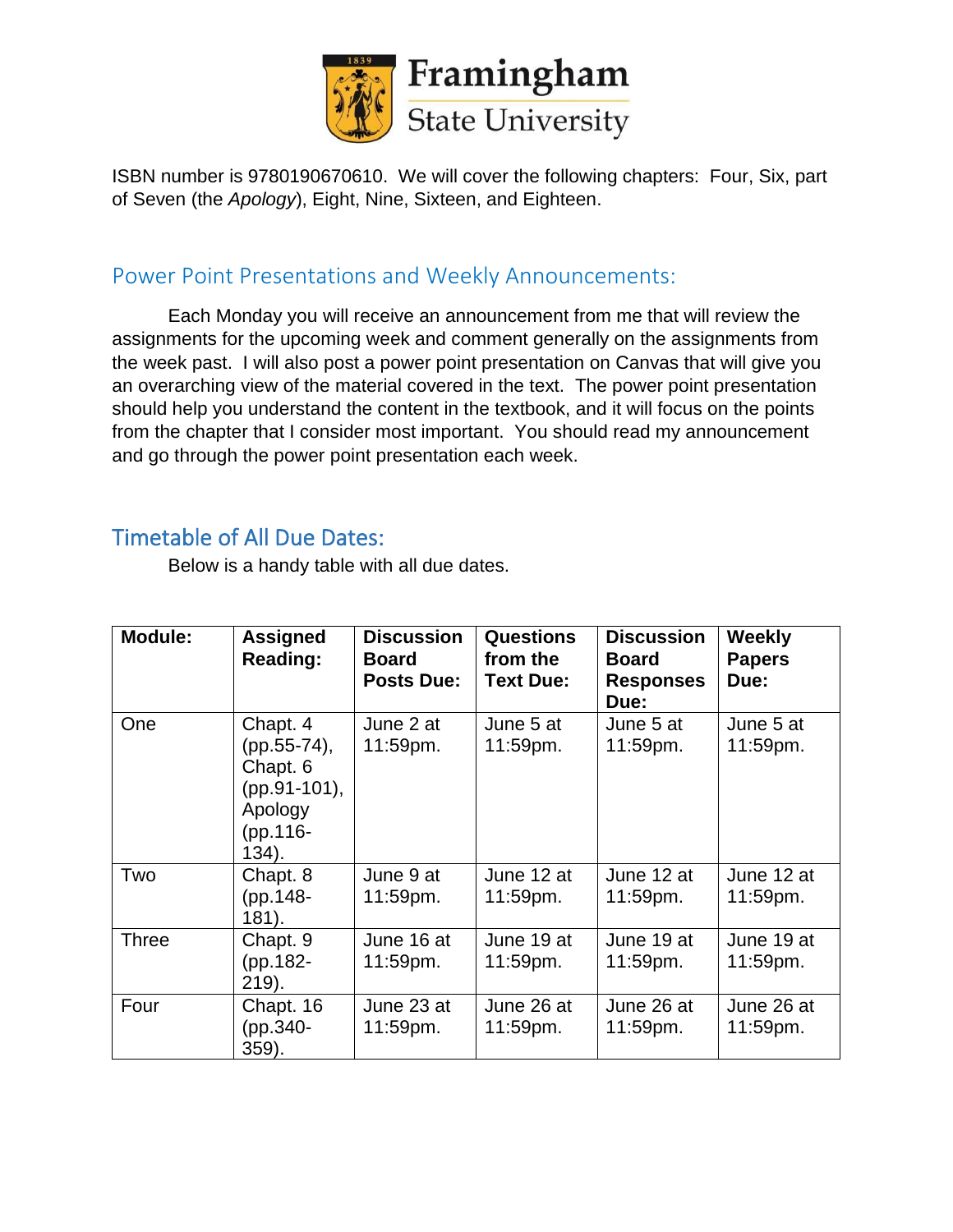

| Five | Chapt. 18  | July 1 at   | $\Lambda$ | July 1 at |
|------|------------|-------------|-----------|-----------|
|      | $(pp.404-$ | $11:59$ pm. |           | 11:59pm.  |
|      | 427        |             |           |           |

# Modules by Week:

Below are the readings and assignments due each week. We will complete one module each week. If for some reason the due dates below become an issue, I will consider alternatives.

# **Module One: Influences on Plato** (May 30 – June 5).

*Readings*: Chapter 4 (pp. 55-74), Chapter 6 (pp. 91-101), *Apology* (pp. 116-134).

*Questions from the text:* Written answers due June 5 on Canvas.

- 1. What do the Sophists claim to teach? How do they understand "arête"? *(page 62 from the text)*
- 2. Explain Protagoras' saying, "Man is the measure of all things." *(page 67 from the text)*
- 3. Contrast *physis* with *nomos*. *(page 67 from the text)*
- 4. Would a Sophist say that it is more important to be just or to appear just? Why? *(page 67 from the text)*
- 5. In what way is Socrates like the Sophists? *(page 101 from the text)*
- 6. In what way is Socrates different from the Sophists? *(page 101 from the text)*
- 7. How does Socrates proceed in his "examination" of his fellow citizens? *(page 101 from the text)*
- 8. What is the connection between dialectic and truth? *(page 101 from the text)*
- 9. What kind of person do you have to be to profit from a conversation with Socrates? *(page 101 from the text)*
- 10. A number of things seem to have "stood fast" for Socrates in the course of his examinations, things that in some sense we can say he "knows". What are they? *(page 101 from the text)*

*Discussion Board*: Posts due June 2 on Canvas.

- 1. In the opening paragraph of the *Apology* Socrates sets up a contrast or conflict between two ideas. Explain this contrast.
- 2. "Socratic wisdom" is a particular kind of wisdom. Reading 21a 21d of the *Apology*, develop a definition for "Socratic wisdom."

#### *Respond to posts made by two of your peers by* June 5.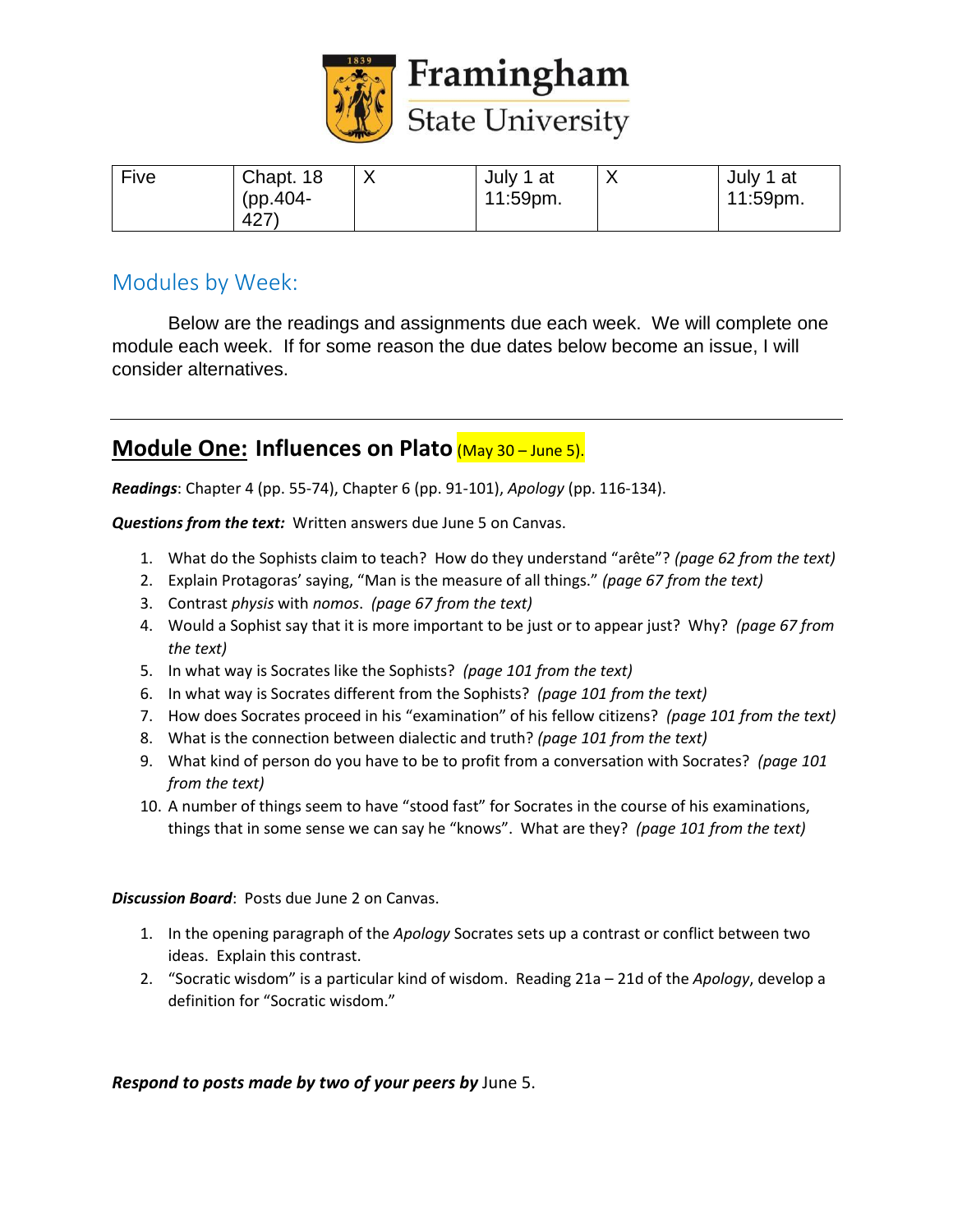

#### *Written Assignment Module 1:*

#### *Paper One:* Due June 5

Plato was deeply influenced by his friend, Socrates. After Socrates was put to death, Plato wrote several dialogs that show what a great man Socrates was. Write a paragraph about a teacher that you admire. It can be a teacher who is famous in your country, or that you have met as a student, or from a book, a movie...anywhere. Explain why this person is a great teacher. (one paragraph: due June 5).

# **Module Two: Plato** (June 6 – June 12).

*Readings:* Chapter 8 (pp. 148-181).

*Questions from the text:* Written answers due June 12 on Canvas.

- 1. In what way does Plato agree with Parmenides? With Heraclitus? *(page 155 from the text)*
- 2. Why does Plato think that the Form of Bicycle is more real than the bicycle I ride to work? *(page 155 from the text)*
- 3. What two relationships exist between a Form and some visible thing that "participates" in it? *(page 162 from the text)*
- 4. What are the parts of the soul? What are their functions? *(page 171 from the text)*
- 5. What questions does the Ring of Gyges pose? *(page 177 from the text)*
- 6. What is the psychology of the just person? Of the unjust person? *(page 177 from the text)*
- 7. How is justice in the soul related to moral behavior in the community? Relate this to the image of the man, the lion, and the monster? *(page 177 from the text)*
- 8. Who should rule the state? And why? *(page 179 from the text)*
- 9. Explain the analogy of the navigator. *(page 179 from the text)*
- 10. How will the "many" be "educated" in Plato's ideal Republic? *(page 179 from the text)*

*Discussion Board:* Posts due June 9 on Canvas.

- 1. Consider someone you know whom you regard as an exceptionally good person. How much does the person resemble Plato's portrait of the just person? How is he/she different?
- 2. Would you characterize Plato's views about a good state as elitist or just? Explain your answer.

#### *Respond to posts made by two of your peers by* June 12.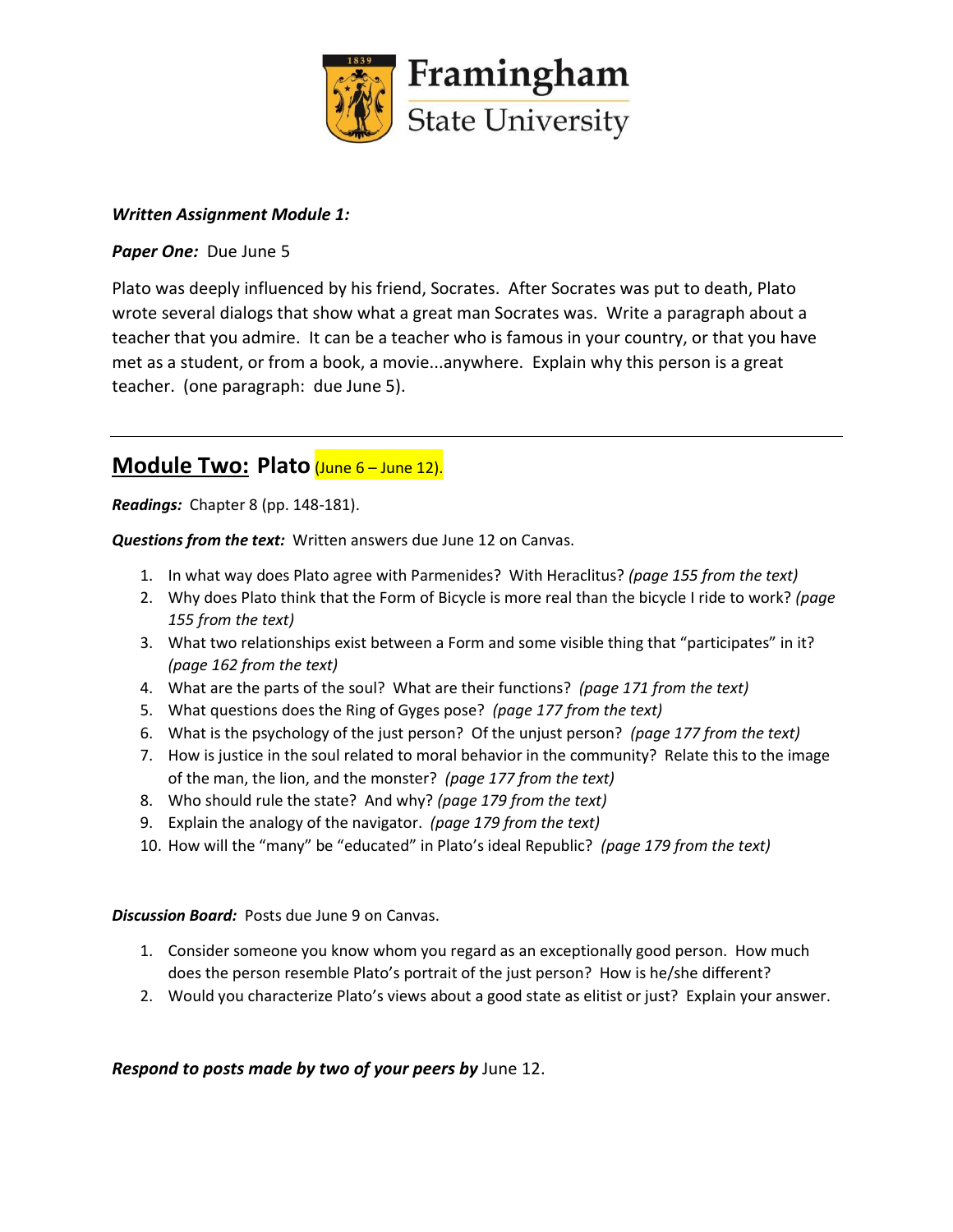

#### *Written Assignment Module 2:*

*Paper Two:* Due June 12*.*

After reading Chapters 4 and 6 in your textbook, think of the many ways that Socrates is different from the Sophists. Write a story in which the differences like the ones that exist between Socrates and the Sophists comes to life. Show me that you understand the major differences between Socrates and the Sophists in a fictitious story that you create (2 - 3 pages: due June 12).

# **Module Three: Aristotle** (June 13 – June 19).

*Readings*: Chapter 9 (pp. 182-219).

*Questions from the text:* Written answers due June 19 on Canvas.

- 1. What kind of thing is most real for Aristotle? Contrast with Plato. *(page 187 from the text)*
- 2. Explain each of the four causes that Aristotle talks about. *(page 197 from the text)*
- 3. How are Aristotle's forms both like and unlike Plato's Forms? *(page 197 from the text)*
- 4. In what way is substance the primary category of being, according to Aristotle? *(page 203 from the text)*
- 5. What is God like, according to Aristotle? What kind of cause is God? *(page 203 from the text)*
- 6. Characterize the three levels of soul. *(page 208 from the text)*
- 7. Why does Aristotle think happiness is the highest good? *(page 212 from the text)*
- 8. Why cannot pleasure be the essence of happiness? Why not honor or fame? *(page 212 from the text)*
- 9. Why does Aristotle say that ethics cannot be an exact science? *(page 212 from the text)*
- 10. What is practical wisdom? *(page 218 from the text)*

*Discussion Board:* Posts due June 16 on Canvas.

- 1. Aristotle recommends the life of virtue because it is the only way for a human being to be happy. Do you think that a life can be happy without being virtuous? Explain your answer.
- 2. For Aristotle, the highest good for each human being is living the happy life. Do you think Aristotle is correct? Or do you think that there might be something more important than happiness?

#### *Respond to posts made by two of your peers by* June 19.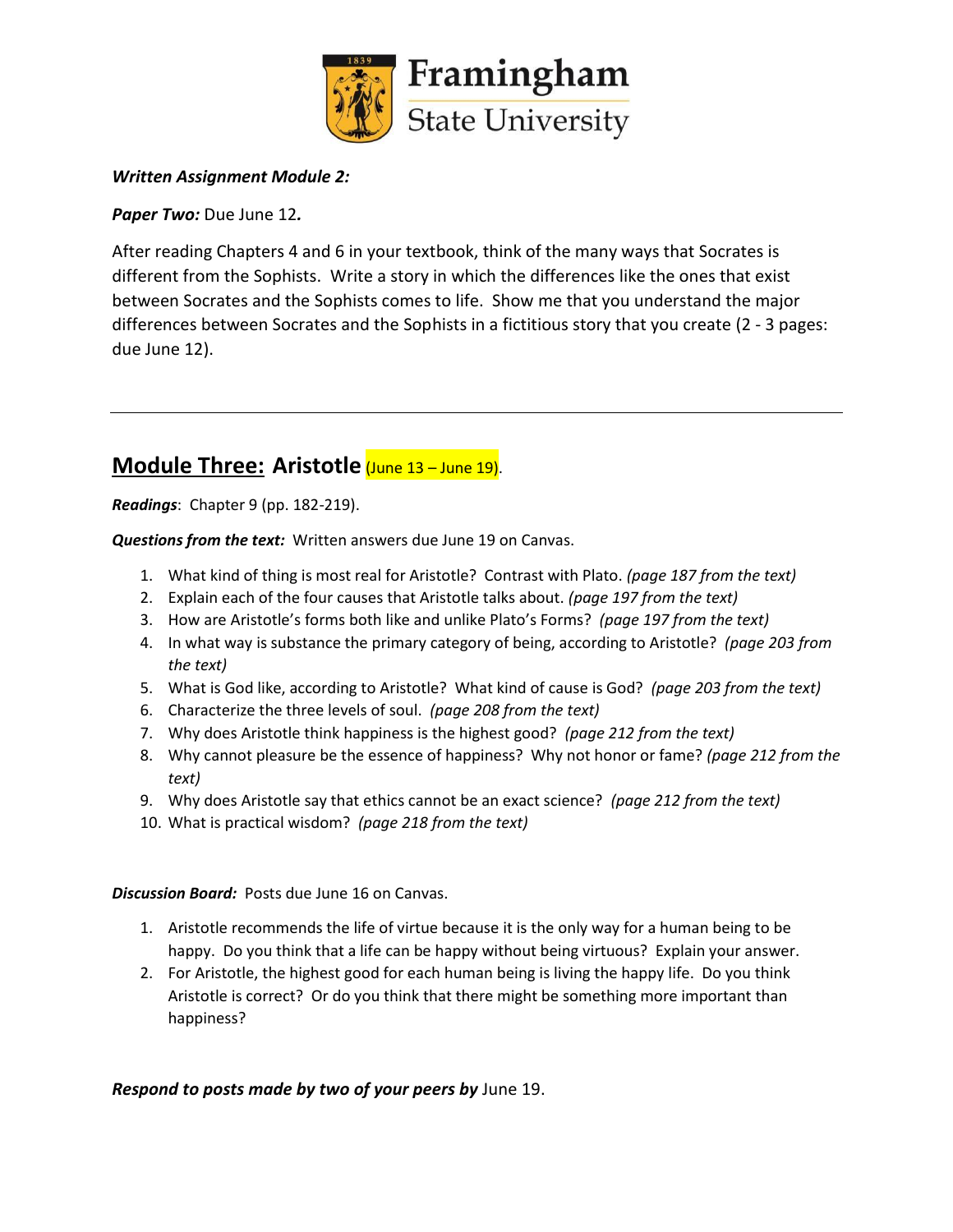

#### *Written Assignment Module 3:*

*Paper Three:* Due June 19.

In the *Myth of the Cave*, Plato has Socrates depict the human condition in allegory form (pp 162 – 165 in the textbook). After listening to Socrates, Glaucon says, "This is a strange picture you're painting, with strange prisoners." Socrates responds, "They're no different from us." Write a story – either real or invented – in which the message of this story is portrayed. Show me the major message of Plato's allegory in a story of your own. (2 - 3 pages: due June 19).

### **Module Four: Historical Transition to Modern Thinking (June 20 – June 26).**

*Readings*: Chapter 16 (pp. 340-359).

*Questions from the text:* Written answers due June 26 on Canvas.

- 1. Describe the medieval European picture of the physical universe. *(page 344 from the text)*
- 2. What do the levels in hell and purgatory show us about medieval views of virtue and vice? *(page 344 from the text)*
- 3. Describe the ideal human life, as pictured by the humanists. *(page 350 from the text)*
- 4. How does Copernicus resolve the puzzle about the apparent irregularity in the motion of the planets? *(page 358 from the text)*
- 5. What is the impact of a moving earth on Dante's picture of the world? *(page 358 from the text)*
- 6. What does Kepler add to the Copernican picture? *(page 358 from the text)*
- 7. Contrast Aristotelian explanations of motion with those of Galileo. *(page 358 from the text)*
- 8. What impact does giving up final causes have on values? *(page 358 from the text)*
- 9. What happens to the qualities we think we experience in objects? Explain the difference between primary and secondary qualities. *(page 358 from the text)*
- 10. What questions does the new science pose to the philosophical quest for wisdom? *(page 358 from the text)*

*Discussion Board*: Posts due June 23 on Canvas.

- 1. Galileo's worldview does away with *telos* (purposes in nature). If nature has no inherent purposes, what should we live for? What is the point of life? Answer this question as though a friend were to ask it of you.
- 2. Copernicus presents a picture of the world that was revolutionary. Tell me about someone you know, from your knowledge of history, or your family, or from a movie…from anywhere in the world…that has made a contribution as revolutionary as the one that Copernicus made.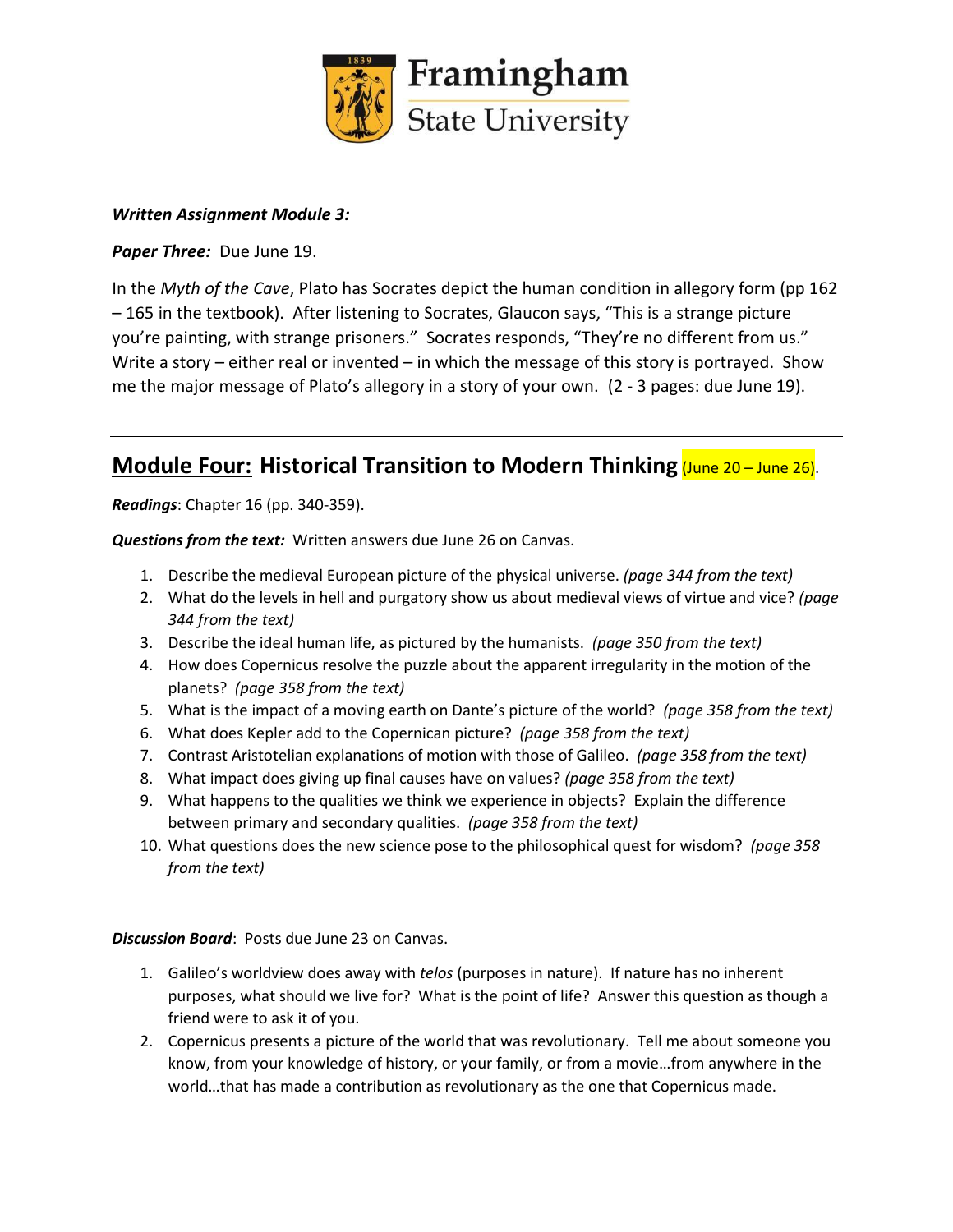

#### *Respond to posts made by two of your peers by* June 26.

#### *Written Assignment Module 4:*

#### *Paper Four*: Due June 26.

Aristotle was Plato's student and admired his teacher. Despite this, he disagreed with Plato on many points in his philosophy, including his metaphysics. Imagine that these two engaged in a debate about metaphysics. Write out the debate as you imagine it would be. Be sure to have each of these philosophers explain his argument for the true description of reality. Make sure each gives the best defense for his position in your imaginary debate.  $(2 - 3)$  pages: due June 26).

### **Module Five: Thomas Hobbes and John Locke (June 27 – July 1).**

*Readings:* Chapter 18 (pp. 404-427).

*Questions from the text:* Written answers due July 1 on Canvas.

- 1. Contrast the world-picture we get from Galileo and Hobbes with that of Aristotle and medieval thinkers with respect to a description of the universe. *(page 415 from the text)*
- 2. Contrast the world-picture we get from Galileo and Hobbes with that of Aristotle and medieval thinkers with respect to the place of values in the world. *(page 415 from the text)*
- 3. Describe what Hobbes calls "the state of nature" and explain why it has the character it does have. *(page 416 from the text)*
- 4. How does Hobbes think we can have gotten, or can get, beyond the state of nature? *(page 416 from the text)*
- 5. What makes Hobbes think that a "social contract" will require the "coercive power" of a state? *(page 416 from the text)*
- 6. How does Locke's notion of a state of nature differ from Hobbes' notion? *(page 427 from the text)*
- 7. What are the "inconveniences" in a state of nature that lead to the formation of a government? *(page 427 from the text)*
- 8. Why can't Locke adopt Hobbes' view of an absolute sovereignty as the solution for these problems? *(page 427 from the text)*
- 9. What is the origin of private property, according to Locke? *(page 427 from the text)*
- 10. What sort of government does Locke recommend? *(page 427 from the text)*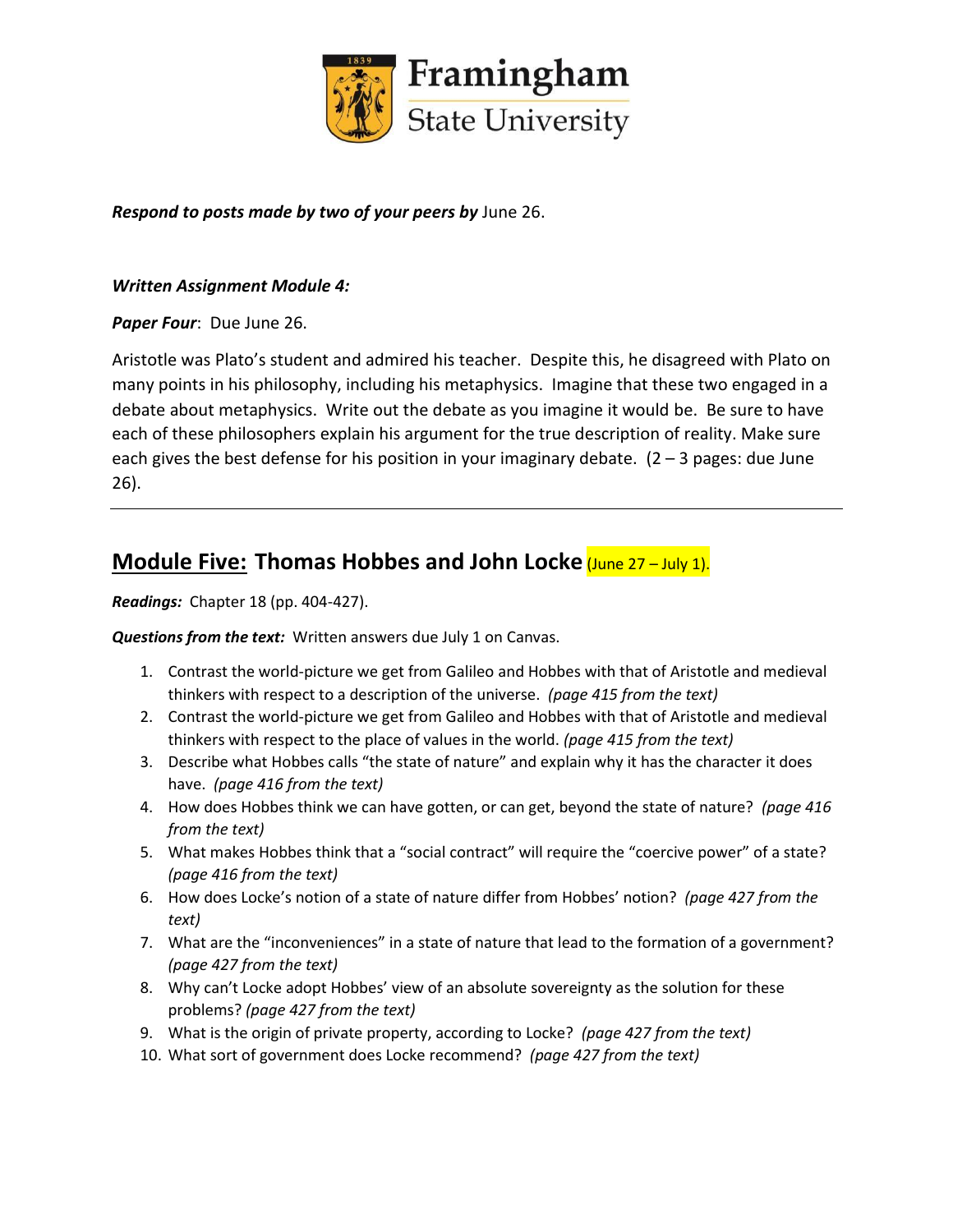

#### *Written Assignment Module 5:*

*Paper Five:* Due July 1.

John Locke, like Thomas Hobbes, speaks of the "state of nature". Locke's description, however, differs in many respects from that of Hobbes. Imagine these two philosophers had lunch together, and that each was trying to persuade the other that his own view was the correct one. Write a story about this imaginary discussion. Be sure to include the account each gives for why people in a state of nature benefit from leaving it behind. (2-3 pages: due July 1).

# Methods of Assessment:

There are four methods I will use to assess your work. They are described below.

### 1. Questions from the Text:

After reading the relevant chapter in the text, answer the ten questions that I have specified for you above (in the "Modules by Week" section of this syllabus). You will also find all the questions in each of the modules on Canvas, and there is where you will submit your answers. Due dates can be found both in the "Modules by Week" section of this syllabus and in the Timetable of all Due Dates (both found above). These questions come from the textbook, and I have indicated the pages on which the questions can be found. The answers for the questions are found in the reading that has been assigned, and typically you will find the answer to a question in the pages just before the page on which the question is found. You should answer with one to five sentences for each question. An answer that is correct, complete, and has no significant grammatical errors will earn three points. For the entire course, you can earn 150 points for answering these questions. Due dates are specified in the "Modules by Week" section of this syllabus (above).

By answering these questions, you will familiarize yourself with metaphysical, ethical, and political concepts that will prepare you to do well on the discussion board posts and papers.

### 2. Discussion Board:

After doing the reading for each module, create two posts on the Discussion Board for that module. These posts will reflect your knowledge based on applying the material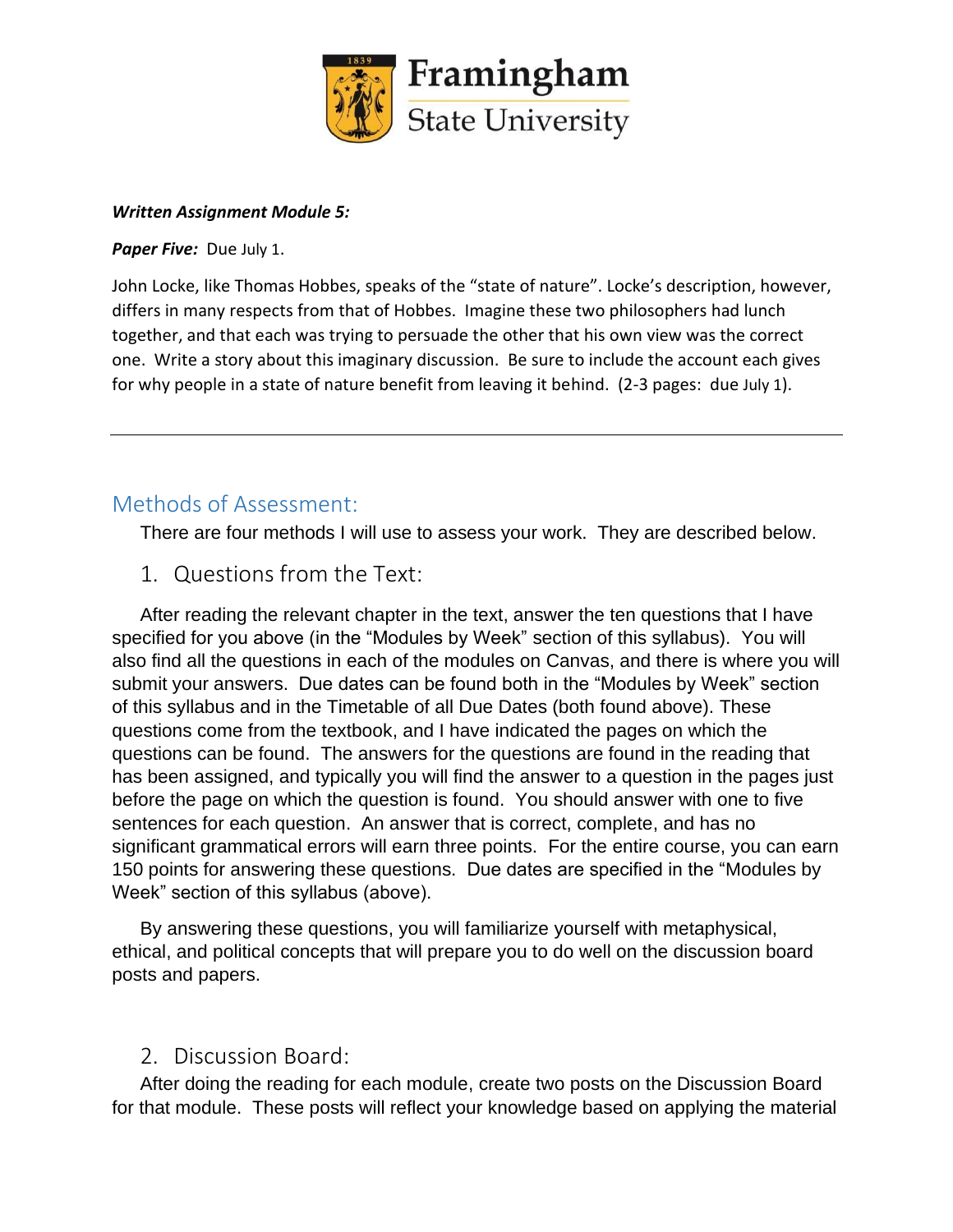

from the text in some creative way, and the directions for each post are found in the "Modules by Week" section of this syllabus (above). Due dates can also be found in the Timetable of all Due Dates (which is also above). Each post should run from three to ten sentences. As the fifth week of this course is a short one, there will be no Discussion Board assignment for Module Five. Original posts are due by 11:59pm of Thursday each week. A post that is correct, complete, and has no significant grammatical errors will earn three points. For the entire course, you can earn 24 points for Discussion Board posts.

### 3. Discussion Board Responses to Peers:

After making your original posts on each discussion board, you will see that posts made by your classmates will become visible. You are asked to make a **response** to the post from one classmate on each of the discussion boards (in one or two sentences) each week. The responses should extend upon your classmates posts by adding relevant information or by bringing up relevant facts that presents a different point of view. By responding to different people you can broaden your own perspectives. Personal opinions and experiences are only part of the discussion board. Due dates are specified in the "Modules by Week" section of this syllabus and in the Timetable of all Due Dates (both above). For the entire course, you can earn 16 points for responses to classmates on the discussion boards.

It will be helpful if you prepare your comments and responses in WORD and then cut and paste the information into the forum. If you are working entirely online and posting a great idea, you could lose your work if the internet connection is interrupted or if some kind of glitch occurs with your computer. Saving it in a word document first and then copying and pasting may save some headaches down the road. In addition, editing your thoughts is much easier in WORD. You can make use of Grammar Check and Spelling Check in WORD so that your comments are clear and concise. You must enter your text into the discussion board. Simply attaching a file is not acceptable. I will be reading postings and making "general" comments about the nature of postings when needed. **Please plan to spend about 1 hour per week actually posting and responding to comments**.

The total number of points you can earn for your work with *Questions from the Text*, *Discussion Board* posts, and *Responses to Peers* is 190.

### 4. Weekly Papers:

You will be asked to write five papers for this course, one for each module. The prompt for each paper, as well as the due date, can be found in the "Modules by Week"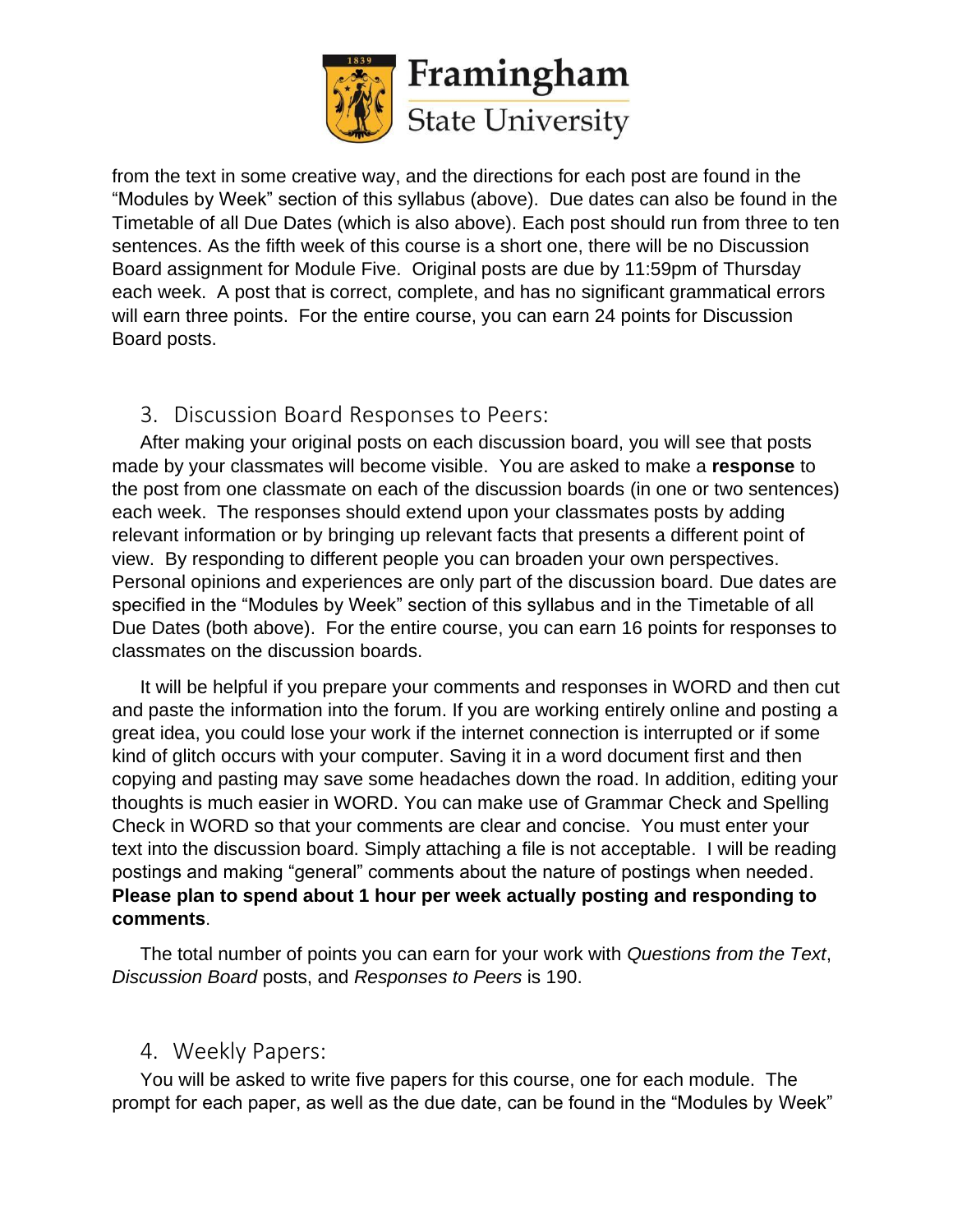

section of this syllabus (above). Due dates can be found in the Timetable of all Due Dates as well (also above). The paper for the first module should be one (or two) paragraphs, and it should describe a teacher that has influenced your life. The remaining papers should be two to three pages each, and you are being asked in these papers to create and write a story of your own that shows an understanding of relevant philosophical concepts. The rubric I will be using to grade the papers is attached to this syllabus and will also be available on Canvas. You will receive a grade for each paper, and you should look at the comments I make on your papers and on the rubric to make adjustments to and improve your writing style. You will submit your papers by going to the *Weekly Work and Assignments* function in Canvas and then to the appropriate module. **Please submit your paper in a WORD document.**

# Grading:

The total number of points you can earn on Discussion Board Posts, Questions from the Text, and Discussion Board Responses is 190. The papers are worth 10 points each, and so you can earn 50 points for the course with your paper grades. You will be able to see your current grade for the course at any time by looking at the Canvas site.

# Accommodations:

*Framingham State University offers equal opportunities to all qualified students, including those with disabilities and impairments. The University is committed to making reasonable accommodations as are necessary to ensure that its programs and activities do not discriminate, or have the effect of discriminating, on the basis of disability. Academic Support serves students with learning and psychiatric disabilities as well as students with visual, mobility and hearing impairments. For further information about this, please visit the website at [http://www.framingham.edu/center-for-academic-support-and-advising/disability](http://www.framingham.edu/center-for-academic-support-and-advising/disability-services/index.html)[services/index.html](http://www.framingham.edu/center-for-academic-support-and-advising/disability-services/index.html) or contact Ms. LaDonna Bridges, Director of Academic Support/Disability Services, in the Center for Academic Support and Advising (CASA) at 508-626-4906 or lbridges@framingham.edu.*